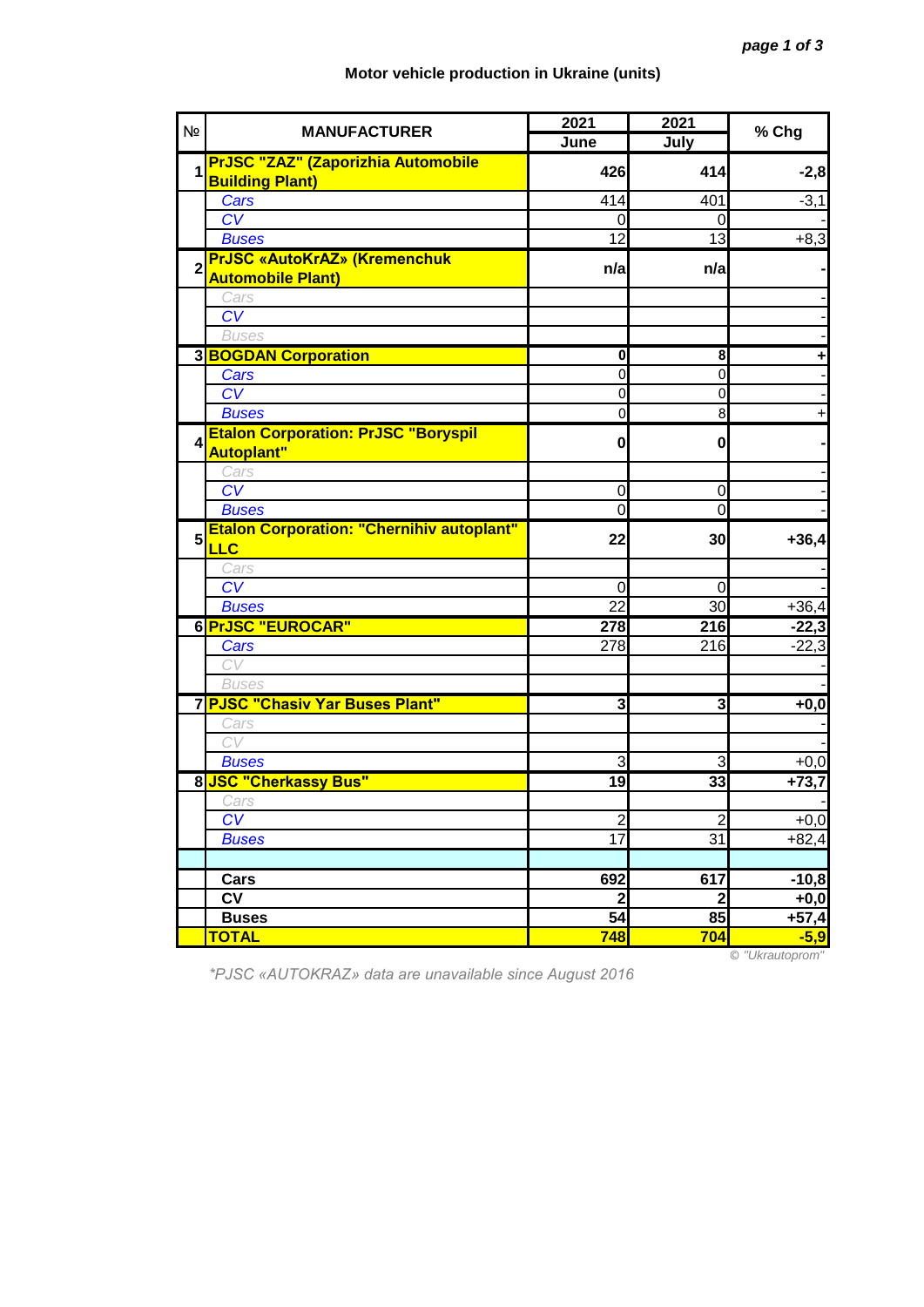## **Motor vehicle production in Ukraine (units)**

| N <sub>2</sub>   | <b>MANUFACTURER</b>                                             | 2020                    | 2021                    | $%$ Chg  |
|------------------|-----------------------------------------------------------------|-------------------------|-------------------------|----------|
|                  |                                                                 | July                    | July                    | 21/20    |
| 1                | <b>PrJSC "ZAZ" (Zaporizhia Automobile</b>                       | 9                       | 414                     | ٠        |
|                  | <b>Building Plant)</b>                                          |                         |                         |          |
|                  | Cars                                                            | 0                       | 401                     | +        |
|                  | CV                                                              | $\mathbf 0$             | 0                       |          |
|                  | <b>Buses</b>                                                    | 9                       | 13                      | $+44,4$  |
| $\overline{2}$   | <b>PrJSC «AutoKrAZ» (Kremenchuk</b><br><b>Automobile Plant)</b> | n/a                     | n/a                     |          |
|                  | Cars                                                            |                         |                         |          |
|                  | CV                                                              |                         |                         |          |
|                  | <b>Buses</b>                                                    |                         |                         |          |
|                  | <b>3 BOGDAN Corporation</b>                                     | $\mathbf 0$             | 8                       | ٠        |
|                  | Cars                                                            | $\mathbf 0$             | $\mathbf 0$             |          |
|                  | CV                                                              | $\mathbf 0$             | $\mathbf 0$             |          |
|                  | <b>Buses</b>                                                    | $\mathbf 0$             | 8                       |          |
| $\boldsymbol{4}$ | <b>Etalon Corporation: PrJSC "Boryspil</b><br><b>Autoplant"</b> | $\mathbf{0}$            | 0                       |          |
|                  | Cars                                                            |                         |                         |          |
|                  | $\overline{\text{CV}}$                                          | $\mathbf 0$             | $\mathbf 0$             |          |
|                  | <b>Buses</b>                                                    | $\overline{0}$          | $\overline{0}$          |          |
| 5                | <b>Etalon Corporation: "Chernihiv autoplant"</b><br><b>LLC</b>  | 24                      | 30                      | $+25,0$  |
|                  | Cars                                                            |                         |                         |          |
|                  | CV                                                              | 0                       | $\Omega$                |          |
|                  | <b>Buses</b>                                                    | 24                      | 30                      | $+25,0$  |
|                  | 6 PrJSC "EUROCAR"                                               | 172                     | 216                     | $+25,6$  |
|                  | Cars                                                            | 172                     | 216                     | $+25,6$  |
|                  | CV                                                              |                         |                         |          |
|                  | <b>Buses</b>                                                    |                         |                         |          |
|                  | 7 PJSC "Chasiv Yar Buses Plant"                                 | $\overline{\mathbf{c}}$ | $\overline{\mathbf{3}}$ | $+50,0$  |
|                  | Cars                                                            |                         |                         |          |
|                  | CV                                                              |                         |                         |          |
|                  | <b>Buses</b>                                                    | 2                       | 3                       | $+50,0$  |
|                  | 8 JSC "Cherkassy Bus"                                           | 29                      | 33                      | $+13,8$  |
|                  | Cars                                                            |                         |                         |          |
|                  | CV                                                              | 4                       | $\overline{2}$          | $-50,0$  |
|                  | <b>Buses</b>                                                    | 25                      | 31                      | $+24,0$  |
|                  |                                                                 |                         |                         |          |
|                  | Cars                                                            | $\overline{172}$        | 617                     | $+258,7$ |
|                  | <b>CV</b>                                                       | 4                       | $\overline{2}$          | $-50,0$  |
|                  | <b>Buses</b>                                                    | 60                      | 85                      | $+41,7$  |
|                  | <b>TOTAL</b>                                                    | <b>236</b>              | 704                     | $+198,3$ |

*\*PJSC «AUTOKRAZ» data are unavailable since August 2016*

© *"Ukrautoprom"*